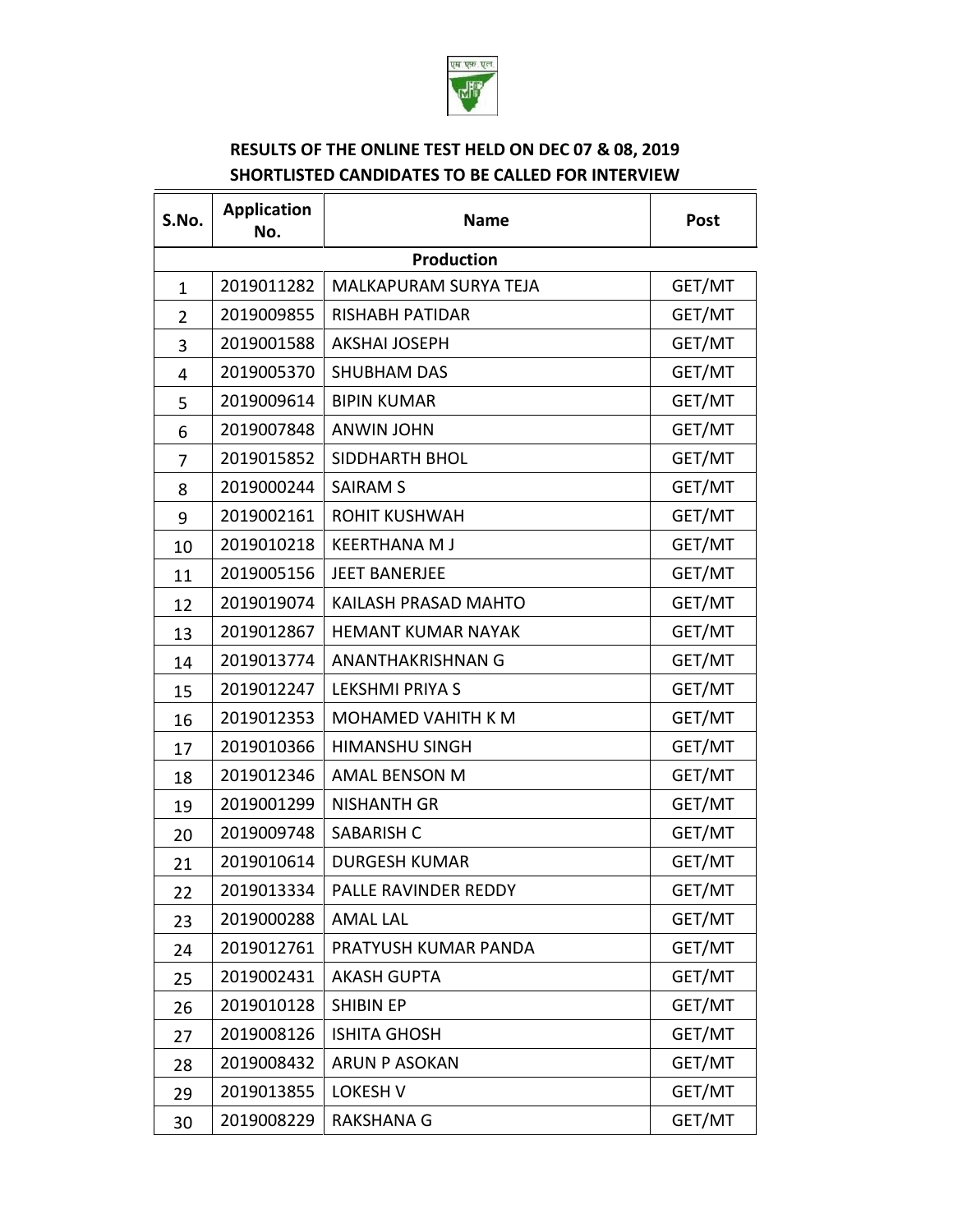| S.No. | Application<br>No. | Name                         | Post   |
|-------|--------------------|------------------------------|--------|
| 31    | 2019009428         | BONDA HAMENDRA PRADEEP KUMAR | GET/MT |
| 32    | 2019010121         | <b>PATEL IMRAN NOOR</b>      | GET/MT |
| 33    | 2019008241         | RAJESWARI AMUDALA            | GET/MT |
| 34    | 2019015721         | <b>RAHUL S SHIBU</b>         | GET/MT |
| 35    | 2019004724         | <b>SHASHWAT KUMAR</b>        | GET/MT |
| 36    | 2019008761         | <b>SUJASH PRADHAN</b>        | GET/MT |
| 37    | 2019013062         | <b>ABHISHEK PANDA</b>        | GET/MT |
| 38    | 2019008388         | <b>ISMAIL SHAHIB M</b>       | GET/MT |
| 39    | 2019009446         | <b>JAYANTHAN P J</b>         | GET/MT |
| 40    | 2019011242         | <b>KARTIK UTTAM</b>          | GET/MT |
| 41    | 2019014616         | <b>KOTESWARA RAO REDDI</b>   | GET/MT |
| 42    | 2019005996         | YELLAPU RAMATEJA             | GET/MT |
| 43    | 2019003020         | <b>KATHIRVELAN V</b>         | GET/MT |
| 44    | 2019007141         | <b>CHIRANJEEVI KANIKE</b>    | GET/MT |
| 45    | 2019007663         | <b>TALARI KRISHNA</b>        | GET/MT |
| 46    | 2019002876         | N AKSHAY                     | GET/MT |
| 47    | 2019001428         | YARRACHINNAPPA NAGARJUNA     | GET/MT |
| 48    | 2019005274         | <b>SIVASAKTHI K</b>          | GET/MT |
| 49    | 2019009629         | SAPRAM GURU MOHAN            | GET/MT |
| 50    | 2019006486         | SABIKKA SULTHANA CK          | GET/MT |
| 51    | 2019018765         | <b>LAV KUSH</b>              | GET/MT |
| 52    | 2019003755         | MANIKANDAN                   | GET/MT |
| 53    | 2019011482         | WASEEM AKRAM                 | GET/MT |
| 54    | 2019015308         | <b>PUSHKAR VERMA</b>         | GET/MT |
| 55    | 2019016385         | <b>LOGESH</b>                | GET/MT |
| 56    | 2019001121         | <b>TADI PAVAN SATISH</b>     | GET/MT |
| 57    | 2019002583         | <b>SURJEET</b>               | GET/MT |
| 58    | 2019013954         | ABHILASH ANAND DEVARAPALLI   | GET/MT |
| 59    | 2019006082         | <b>RAHUL KUMAR</b>           | GET/MT |
| 60    | 2019018994         | <b>VEENA MATHANGI G</b>      | GET/MT |
| 61    | 2019014824         | VANKA S S S ADITYA SHANMUKHA | GET/MT |
| 62    | 2019002796         | KRISHNA MURARI KUMAR         | GET/MT |
| 63    | 2019001519         | <b>NARRA THEJASWINI</b>      | GET/MT |
| 64    | 2019012436         | <b>AYUSH PORWAL</b>          | GET/MT |
| 65    | 2019005360         | <b>MATA MANI TRIPATHI</b>    | GET/MT |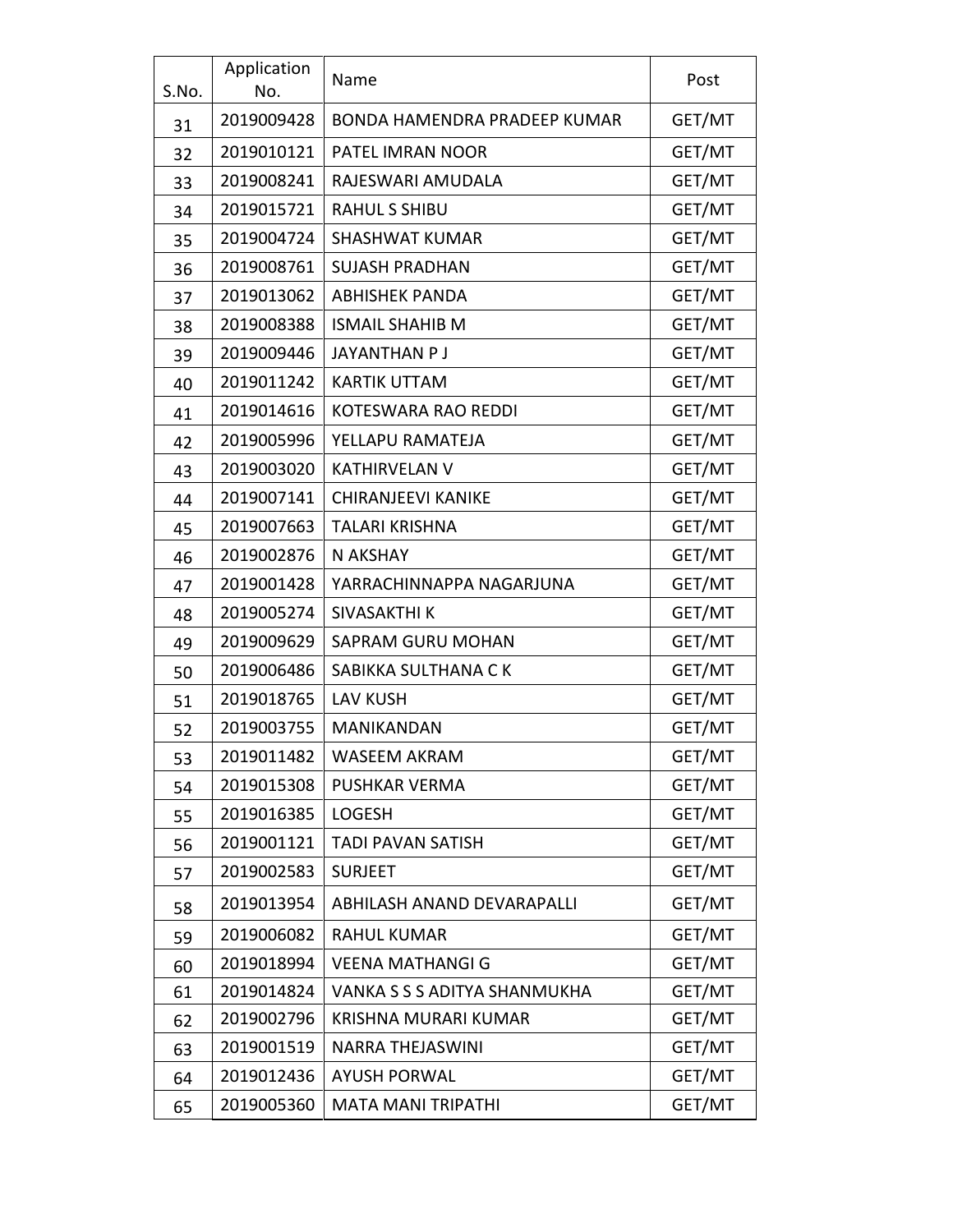| S.No.          | Application<br>No. | Name                       | Post   |
|----------------|--------------------|----------------------------|--------|
| <b>Safety</b>  |                    |                            |        |
| 1              | 2019019144         | AATHAMAKURI RAVITEJA       | GET/MT |
| $\overline{2}$ | 2019007163         | <b>JEFFRI PRASAD M</b>     | GET/MT |
| 3              | 2019001261         | <b>GOUSE BASHA SHAIK</b>   | GET/MT |
| 4              | 2019002576         | <b>AZHAGU KUMAR S</b>      | GET/MT |
| 5              | 2019001284         | <b>SUDHANSU SEKHAR BAL</b> | GET/MT |
|                |                    | <b>Chemist</b>             |        |
| $\mathbf{1}$   | 2019011122         | <b>HEMANT RAWAT</b>        | GET/MT |
| $\overline{2}$ | 2019019020         | <b>SUBHAYAN DAS</b>        | GET/MT |
| 3              | 2019002500         | SOMNATH RAOSAHEB AGRE      | GET/MT |
| 4              | 2019018242         | <b>KATTA VAMSI</b>         | GET/MT |
| 5              | 2019012706         | <b>SREENATH SV</b>         | GET/MT |
| 6              | 2019014225         | <b>CHITHIRAIKUMAR C</b>    | GET/MT |
| 7              | 2019013519         | <b>MANSI ARORA</b>         | GET/MT |
| 8              | 2019006774         | <b>SUNJUNM</b>             | GET/MT |
| 9              | 2019004980         | <b>MANIKANDAN N</b>        | GET/MT |
| 10             | 2019001447         | <b>ARNAB BISWAS</b>        | GET/MT |
|                |                    | <b>Commercial &amp; MM</b> |        |
| 1              | 2019017223         | <b>MURALI RAJ K</b>        | GET/MT |
| 2              | 2019014755         | <b>AJIN VIGNESH K</b>      | GET/MT |
| 3              | 2019015072         | <b>SUNDARACHOZHAN S</b>    | GET/MT |
| 4              | 2019016757         | <b>ABHISEK KUMAR SAHOO</b> | GET/MT |
| 5              | 2019006218         | <b>NOYEL EMMANUEL D</b>    | GET/MT |
| 6              | 2019012074         | SARAVANA KUMAR             | GET/MT |
| 7              | 2019005985         | V B SWATHI PRIYADHARSINI   | GET/MT |
| 8              | 2019014963         | <b>ANUSHYA MS</b>          | GET/MT |
| 9              | 2019019032         | <b>MONISHA JAWAHAR</b>     | GET/MT |
| 10             | 2019017833         | <b>GANESH K</b>            | GET/MT |
| 11             | 2019015539         | RAMESH KUMAR YADAV         | GET/MT |
| 12             | 2019006543         | <b>ARUNKUMAR</b>           | GET/MT |
| 13             | 2019014777         | <b>GANESH RAJ</b>          | GET/MT |
| 14             | 2019012262         | <b>UPPU ANIL</b>           | GET/MT |
| 15             | 2019001565         | SAGGURTHI LAKSHMAN KUMAR   | GET/MT |
| 16             | 2019014774         | NARENTHERA KRISHNAN A M    | GET/MT |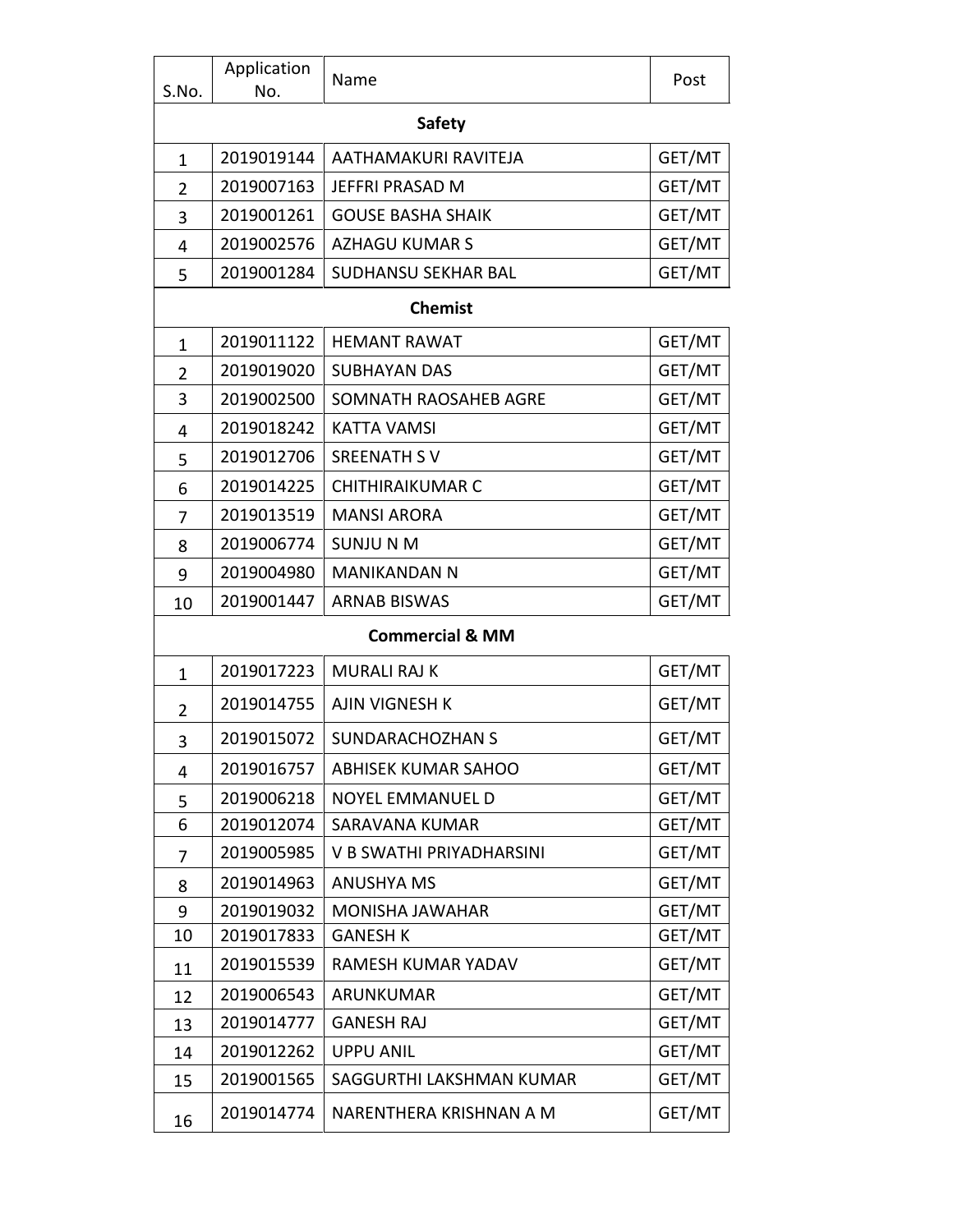| S.No.          | Application<br>No. | Name                         | Post   |
|----------------|--------------------|------------------------------|--------|
| Personnel      |                    |                              |        |
| $\mathbf{1}$   | 2019015936         | <b>MANASI TRIPATHY</b>       | GET/MT |
| $\overline{2}$ | 2019012476         | PRITIPURBA MOHANTY           | GET/MT |
| 3              | 2019009313         | <b>VASUDHAA SRIDHARAN</b>    | GET/MT |
| 4              | 2019016026         | SAI DARSHAN KUMAR J          | GET/MT |
| 5              | 2019019154         | SWATHI LAKSHMI R             | GET/MT |
|                |                    | <b>Marketing</b>             |        |
| $\mathbf{1}$   | 2019013085         | <b>BIMALENDU ISHWAR GAIN</b> | GET/MT |
| $\overline{2}$ | 2019011697         | <b>ROHAN SHINDE</b>          | GET/MT |
| 3              | 2019015643         | <b>B MITHUN RAM</b>          | GET/MT |
| 4              | 2019009995         | <b>SAKSHAM RAWAT</b>         | GET/MT |
| 5              | 2019005790         | <b>RESHMA RAMESH</b>         | GET/MT |
| 6              | 2019009124         | DHILIP KUMAR M K S           | GET/MT |
| 7              | 2019011556         | SATYARANJAN DAS              | GET/MT |
| 8              | 2019016581         | <b>AMRUTHA M</b>             | GET/MT |
| 9              | 2019012456         | MUTHU KRISHNA C M            | GET/MT |
| 10             | 2019001172         | SATHYABHARATHI T             | GET/MT |
| 11             | 2019007982         | <b>TANAY MISHRA</b>          | GET/MT |
| 12             | 2019017702         | <b>LINTU THOMAS</b>          | GET/MT |
| 13             | 2019000289         | <b>NAVEEN M</b>              | GET/MT |
| 14             | 2019010656         | PANDURANGAN M                | GET/MT |
| 15             | 2019006093         | ADARSH JAGANNADHAN           | GET/MT |
| 16             | 2019007601         | PREETHI <sub>P</sub>         | GET/MT |
| 17             | 2019017807         | <b>ABIGAIL SENEEGATV</b>     | GET/MT |
| 18             | 2019015943         | <b>KUMAR VIVEK</b>           | GET/MT |
| 19             | 2019004157         | MIHIR JAYANT NAIK            | GET/MT |
| 20             | 2019010471         | <b>NAVEEN S</b>              | GET/MT |
| 21             | 2019011989         | HANUMANTHAGOUDA PATIL        | GET/MT |
| 22             | 2019008480         | <b>SILPA V</b>               | GET/MT |
| 23             | 2019014741         | <b>KARTHIK K</b>             | GET/MT |
| 24             | 2019010888         | THOKKHEASVARAN B             | GET/MT |
| 25             | 2019018915         | KANDANUL PRUTHVI KUMAR       | GET/MT |
| 26             | 2019015596         | PRAKHYATH K M                | GET/MT |